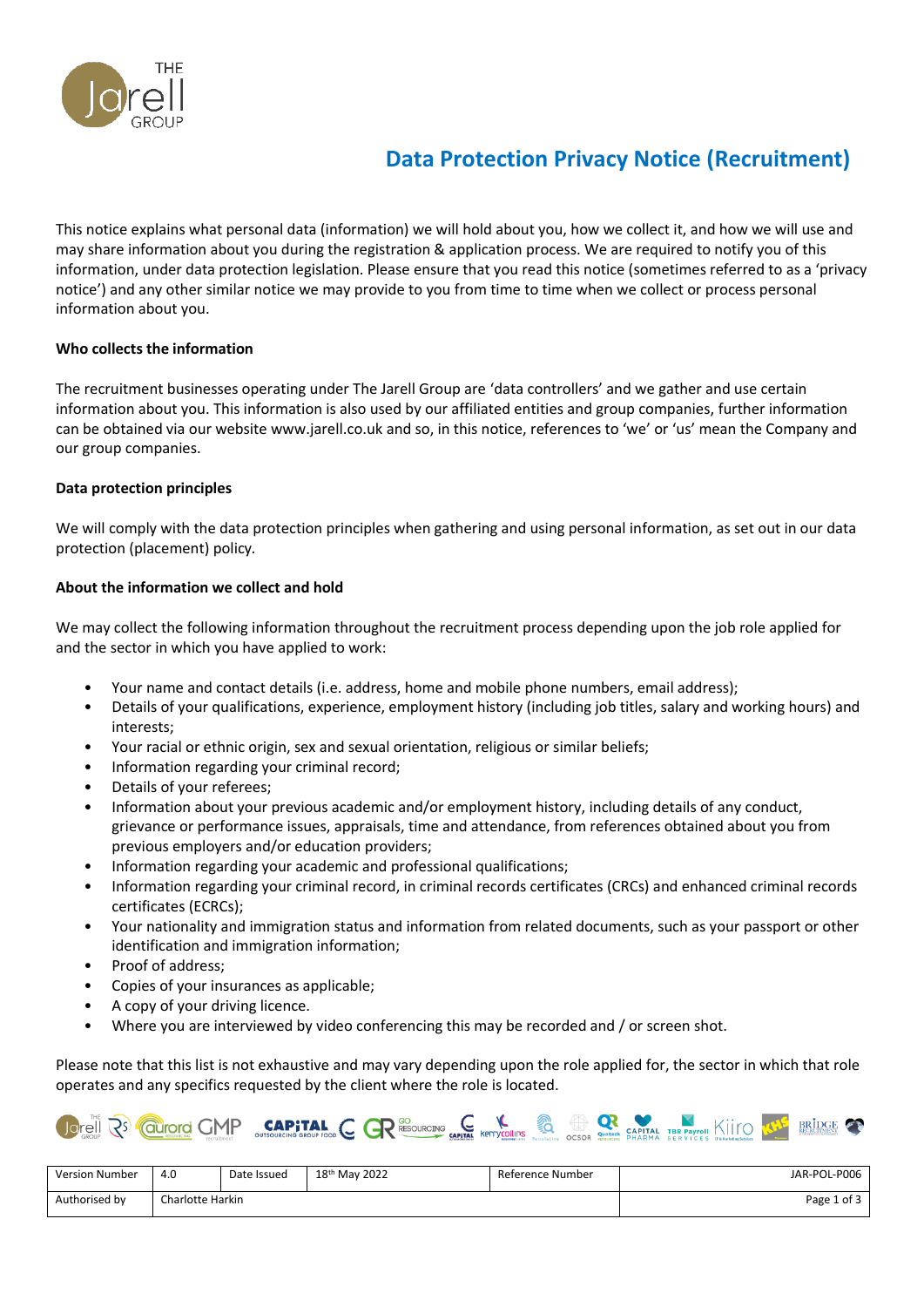

## **Data Protection Privacy Notice (Recruitment)**

## **How we collect the information**

We may collect this information from you, your referees (details of whom you will have provided), your education provider, the relevant professional body, Disclosure Scotland, the Disclosure and Barring Service (DBS) and the Home Office.

## **Why we collect the information and how we use it**

We will typically collect and use this information for the following purposes other purposes that may also apply are explained in our Data Protection Policy:

- to qualify your ability to perform a particular role;
- to qualify our skills, experience and qualifications;
- to take steps to enter into a contract;
- for compliance with a legal obligation (e.g. our obligation to check that you are eligible to work in the United Kingdom);
- for the performance of a task carried out in the public interest; and
- for the purposes of our legitimate interests, but only if these are not overridden by your interests, rights or freedoms.
- To provide you with work finding services

We seek to ensure that our information collection and processing is always proportionate. We will notify you of any changes to information we collect or to the purposes for which we collect and process it.

### **How we may share the information**

As part of a Group of recruitment agencies we may share your data with other internal Group Companies depending upon the job role you are applied for or are engaged in.

We may need to share some of the above categories of personal information with other parties, such as clients & companies who have job roles that you are interested in or wish to apply to work for, trade associations such as the REC, external payroll bureaus (but only as relevant and applicable to the role applied for), HR consultants, third part auditors and professional advisers. Depending upon the purpose and recipient of the information it may be anonymised but this may not always be possible. The recipient of the information will be bound by confidentiality obligations. We may also be required to share some personal information with our regulators or as required to comply with the law.

### **Sensitive personal information and criminal records information**

Further details on how we handle sensitive personal information and information relating to criminal convictions and offences are available from our HR Department at hr@jarell.co.uk **Where information may be held**

Information may be held at our offices and those of our group companies, and third-party agencies, service providers, representatives and agents as described above.



| Version Number | 4.0              | Date Issued | 18 <sup>th</sup> May 2022 | Reference Number | JAR-POL-P006 |
|----------------|------------------|-------------|---------------------------|------------------|--------------|
| Authorised by  | Charlotte Harkin |             |                           | Page 2 of 3      |              |